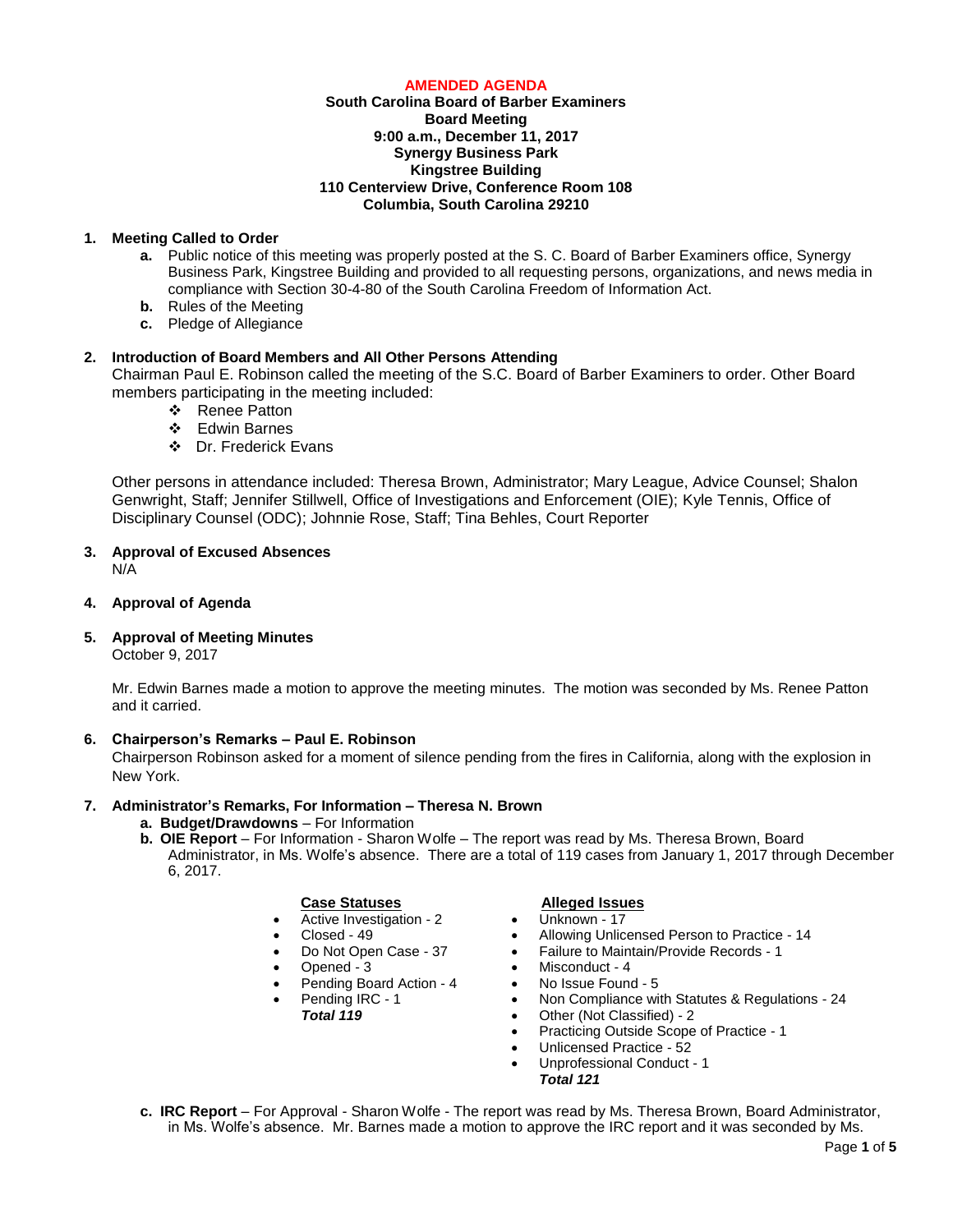Patton. The motion carried.

- **d. ODC Report**  For Information Kyle Tennis
	- 21 (Open cases)
	- 7 (Pending action)
	- 10 (Pending CA/MOAs)
	- 4 (Pending hearings)
- **e. Inspection Report** For Information Eric Thompson Ms. Jennifer Stillwell went over the inspection report in Mr. Thompson's absence. There were 125 inspections conducted on barbershops and 7 inspections conducted on schools in October. In November, there were a total of 88 barbershops inspected, along with 3 schools. These inspections took place from January through November of 2017. They are having issues keeping records of hours for students.

## **8. Old Business**

The task force will be reviewing and updating the state statutes. There will be four people on the task force to begin meeting in January. The task force consists of Mr. Paul Robinson, Ms. Renee Patton, Mr. Anthony Gibson (Palmetto Barbers Association), and Mr. Jermaine Harrison. The last member will be a school owner. The task force meetings will be public meetings.

It was stated that at a previous meeting, the recommendations for the amendments of the Code of Regulations would be in a report.

## **9. New Business**

## **a. Consideration of Attendance at the Mid-Winter Conference**

This agenda item was an amendment to the agenda for exigent circumstances. A motion to amend the agenda was made by Mr. Barnes and seconded by Dr. Frederick Evans. The motion carried.

The conference will be in Savannah, Georgia and will be held on February  $17<sup>th</sup>$  through  $19<sup>th</sup>$ . A motion was made by Dr. Evans for two (2) board members and the Administrator to attend the mid-winter conference. The motion was seconded by Ms. Patton and it carried.

A motion was made by Dr. Evans to go into executive session for legal advice in regards to the application hearings. The motion was seconded by Ms. Patton and the motion carried.

Dr. Evans made a motion to come out the executive session and it was seconded by Ms. Patton. The motion carried. There were no motions made or votes taken during the executive session.

# **b. Application Hearings**

**i.** Cornelius Summers, Sr.

Mr. Summers was at the last board meeting and the hearing was deferred, pending additional documentation being needed. He is seeking approval to gain his Master Hair Care Apprentice license with a criminal background record. His witnesses were Ms. DeVonda Summers, Ms. Trina Greenwood, Ms. Angela Morrison, and Mr. Stevie McCall. No witness feels as though Mr. Summers will be a threat to the public and he has also been a leader at his school.

A motion was made by Mr. Barnes to go into executive session for legal advice. The motion was seconded by Ms. Patton and the motion carried.

Dr. Evans made a motion to come out of the executive session and it was seconded by Ms. Patton. The motion carried. There were no motions made or votes taken during the executive session.

Ms. Patton made a motion to grant the Master Hair Care Specialist Apprentice licensure to Mr. Cornelius Summers, Sr., with a five (5) year probation period. He must provide a SLED report at his expense at the end of each year. She is glad that he came to the board and appreciated his honesty. The motion was seconded by Dr. Evans and it carried.

## **ii.** John Huggins

Ms. Patton recused herself from the hearing as Mr. Huggins is an immediate family member.

Mr. Huggins would like to be exempt from taking the practical component of the Barber Instructor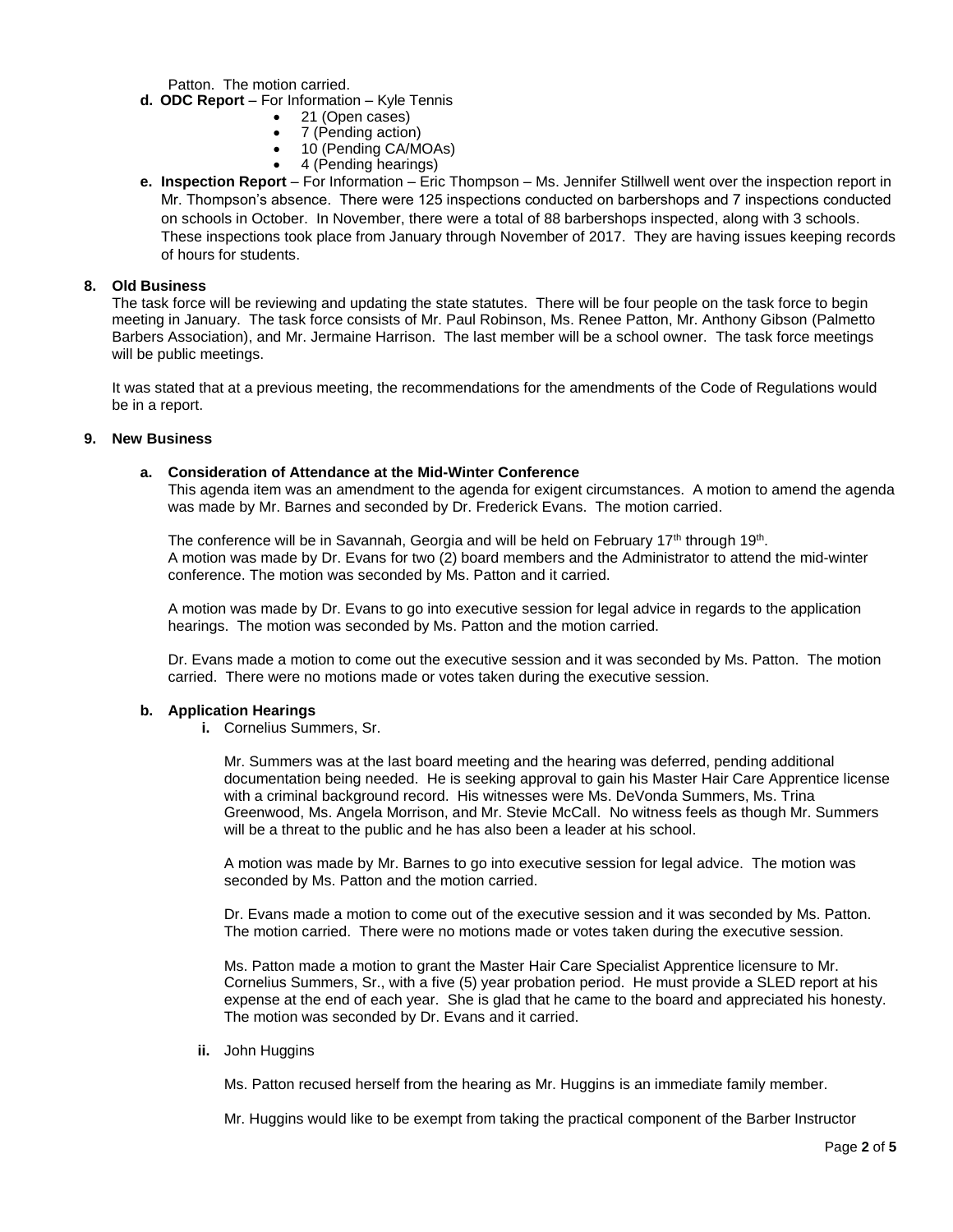examination. When he applied to take the examination with Professional Credential Services (PCS), there were software problems on the testing agency's side. He stated that if things had worked correctly, he could have been licensed already. The implementation date of taking the practical was October 1, 2017. Mr. Huggins initially contacted PCS on August  $23<sup>rd</sup>$ . PCS had not contacted the agency staff about any software issues or problems.

Mr. Barnes made a motion to go into an executive session for legal advice. The motion was seconded by Dr. Evans and it carried.

A motion was made by Dr. Evans to come out of the executive session and it was seconded by Mr. Barnes. The motion carried. There were no motions made or votes taken during the executive session.

Concerning Mr. John Huggins, Dr. Evans made a motion that under the circumstances given, the application was attempted prior to the implementation date of the practical component of the instructor examination. Mr. Huggins will be granted his Barber Instructor licensure. The motion was seconded by Mr. Barnes and it carried.

**iii.** Levi Lingard, Jr.

Mr. Lingard would like prior barber training hours accepted in order to take the examination. His prior training hours were earned while incarcerated with the South Carolina Department of Corrections. Mr. Levi Lingard, Sr. and Ms. Carol Lingard served as witnesses. He obtained 1,380 barber hours while incarcerated and has held an on-the-job training student permit since May of 2017, whereas he has earned an additional 580 hours. He has always taken pride in barbering and is striving to be a better person. The 1,380 hours is seen on a certificate given to him from the Palmetto Unified School District (PUSD). His witnesses appealed to the board to accept the prior hours.

A motion was made by Ms. Patton to go into an executive session to garner legal advice and it was seconded by Dr. Evans. The motion carried.

Ms. Patton made a motion to come out of the executive session and it was seconded by Dr. Evans. The motion carried. There were no motions made or votes taken during the executive session.

Chairperson Robinson made the motion to defer making a decision on Mr. Levi Lingard's barber training hours as more information is needed from PUSD. Agency staff will contact PUSD to get an understanding of what the certificate represents. If there is additional documentation that may be used, that may be given as well.

## **c. Consideration of a Third Student Permit**

**i.** Douglas Moore

Mr. Moore is seeking permission for a third student permit. Ms. Genia O'Bryant served as a witness for him. He earned 333 training hours with the first permit and no hours were earned for the second permit as he had to relocate.

A motion was made to reissue a second student permit to Mr. Douglas Moore as no hours were earned with the second permit. The motion was seconded by Mr. Barnes and it carried.

## **d. Discussion Regarding Revisions to Sanitary Regulations**

The sanitary regulations will be taken home by the board members to review.

#### **e. Consideration of Appointment of Committee to Revise Sanitary Regulations**

Ms. Patton made a motion to approve Chairperson Robinson as the committee and it was seconded by Dr. Evans. The motion carried.

#### **10. Hearings – Kyle Tennis**

**i.** 2016-112

This case was in the matter of Ms. Antoinette Williams.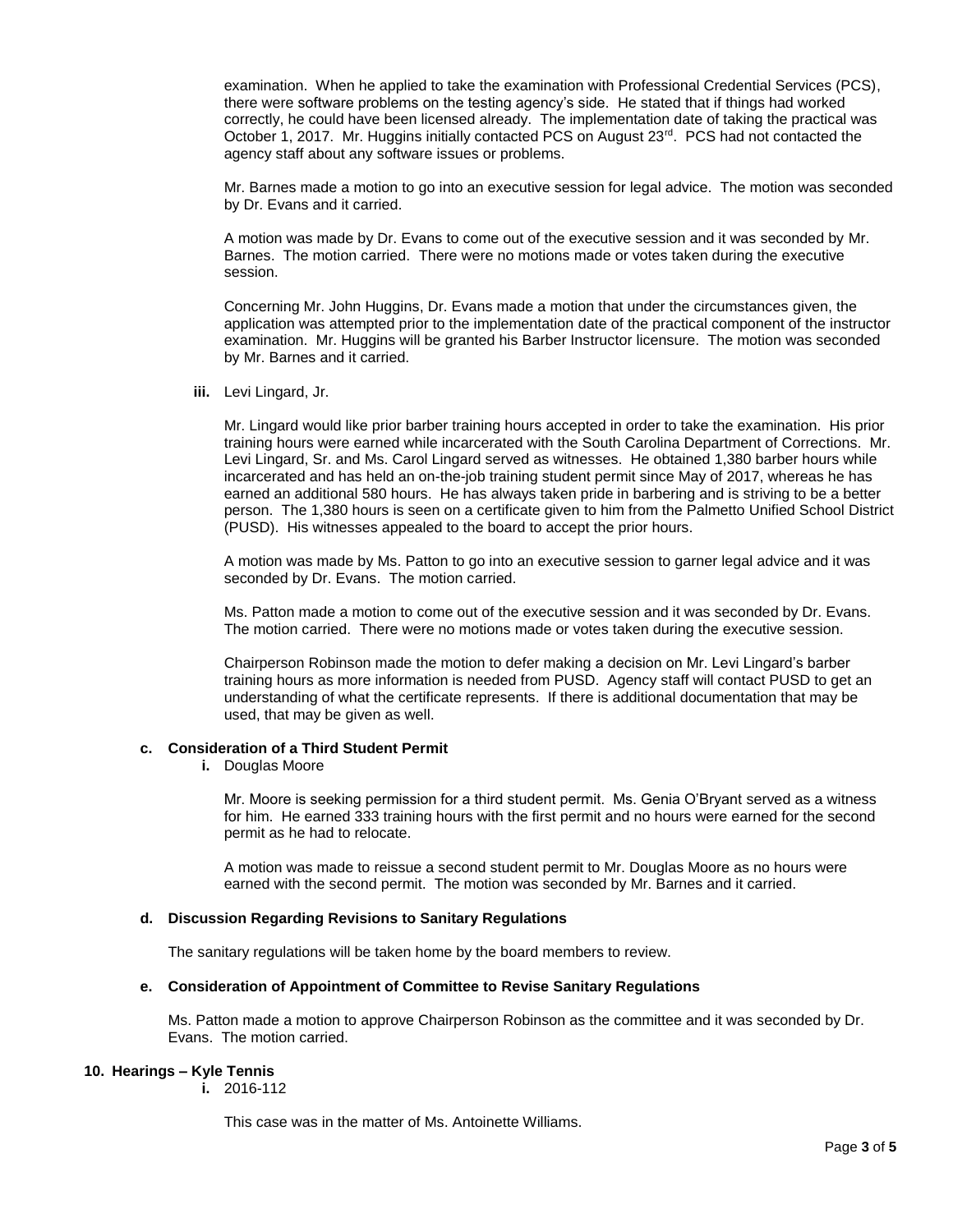The respondent was not present, but was properly notified of the meeting. Monthly student reports for September and October of 2016 were submitted on November 17, 2016. Mr. Johnnie Rose, former Program Assistant for the Board of Barber Examiners, served as a witness for the state. The timestamps for receiving monthly barber hours are the time and date that the e-mail was sent. The respondent is in violation of S.C. Code of Regulations, 17-11.

Ms. Patton made the motion for case 2016-112 that the state proved its case as Ms. Williams was negligent with sending the hours in late for two months in a row. This is in regards to her Barber Instructor license and was presented as one case. Dr. Evans seconded the motion and it carried.

**ii.** 2016-118

This case was in regards to Mr. Vincent Black who stipulated to the facts of the hearing. He should have checked 'yes' on the renewal application in regards to having a conviction since the last renewal, but was under the assumption that since he attended a meeting that February of 2017 for the approval of his instructor license for the same charge and been approved, that he didn't have to. He was not trying to deceive anyone as the board has been good to him.

A motion was made by Ms. Patton to go into an executive session for legal advice and it was seconded by Dr. Evans. The motion carried.

Dr. Evans made a motion to come out of the executive session and it was seconded by Ms. Patton. The motion carried. There were no motions made or votes taken during the executive session.

For case 2016-118, Dr. Evans made the motion that the state did not prove its case that Mr. Vincent Black was in violation of the S.C. Code of Laws, 40-1-110(1)(d). The state stated that he was in violation of that code and the state did not rise to the burden of intentional, therefore the case is dismissed. This motion was seconded by Ms. Patton and it carried.

**iii.** 2017-2

The state moved that this case be dismissed as there was no exigent evidence to prove its case. A motion was made by Dr. Evans to dismiss the case and it was seconded by Ms. Patton. The motion carried.

**iv.** 2017-53

This case was in the matter of Who? Barber Shop. The respondent was not present. But was properly served with notice of the hearing.

Mr. Glenn Frick, inspector with the Office of Investigations and Enforcement, served as a witness for the state. The barbershop was last inspected by Mr. Frick on May 16, 2017. Several photos were taken. The work stations were not clean and excess hair was seen on clippers and on the cabinets. The owner/manager was not present on that day. An illegal DVD business was also being ran, along with the selling of questionable jewelry. There was a mop bucket out with dirty water in it and there was no sanitation set up. There was no barbicide as well. It also had gym equipment in the barbershop. This was the  $5<sup>th</sup>$  failed inspection that the barbershop has received.

Ms. Patton made a motion to go into an executive session to garner legal advice and it was seconded by Dr. Evans. The motion carried.

Mr. Barnes and Dr. Evans made a motion to come out of the executive session and it was seconded by Ms. Patton. The motion carried.

In the case of 2017-53, a motion was made by Ms. Patton that the state proved its case in regards to the lack of sanitation and the barbershop will be fined \$1,000 (\$500 per offense). The barbershop license will also be suspended until it is cleaned up and has a passing inspection. This includes a public reprimand. Once the inspection is passed, the suspension will be lifted. The motion was seconded by Dr. Evans and it carried. With the failed number of inspection reports, this barbershop's danger to the public is very high. This will send a message to all practitioners that this will not be tolerated.